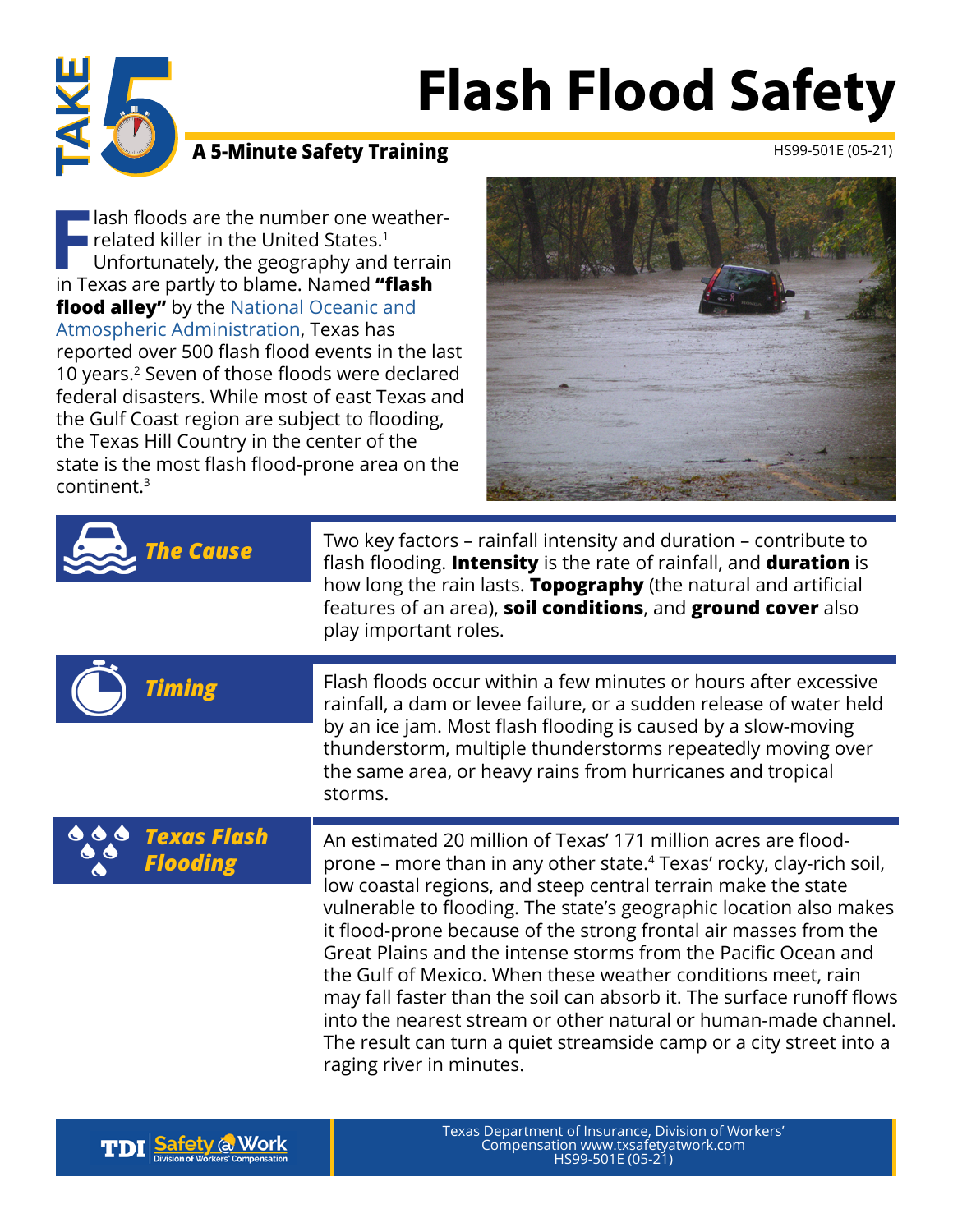| <b>The Impact</b>              | Flash floods can roll boulders, tear out trees, destroy buildings<br>and bridges, and cut new channels in the Earth's surface. Rapidly<br>rising water can reach heights of 30 feet or more during a flash<br>flood. The rains that produce these flash floods can also trigger<br>life-threatening and property-damaging mudslides. |
|--------------------------------|--------------------------------------------------------------------------------------------------------------------------------------------------------------------------------------------------------------------------------------------------------------------------------------------------------------------------------------|
|                                | In addition, floating debris can accumulate at a natural or human-<br>made obstruction and restrict water flow. Water held back by a<br>debris dam can cause flooding upstream and then flash flooding<br>downstream if the obstruction suddenly releases.                                                                           |
| Watches vs.<br><b>Warnings</b> | When a <b>flash flood watch</b> is issued, it means that current<br>weather conditions are favorable for flooding. While a watch<br>does not guarantee a flash flood, it is a good indicator that severe<br>weather is coming. Those individuals in the specified area should<br>remain alert and prepared for a flood emergency.    |
|                                | A flash flood warning means a flash flood is either imminent<br>or occurring. In many instances, a flash flood occurs so quickly<br>that there is no time to send out a flash flood warning alert.<br>Individuals in the specified area should move to safe ground<br>immediately.                                                   |
| Staying Safe                   | Rushing water has tremendous power. Since flash floods often<br>happen with little warning, it is helpful to <b>prepare during dry</b><br><b>times.</b> Create an <i>emergency</i> "go bag," develop an <i>evacuation</i><br>plan, and follow these safety tips to help save lives.                                                  |
|                                | <b>Monitor Local Weather Stations</b><br>Advanced warning is the key to saving lives. Listen to local<br>media and keep a backup battery communication system,<br>such as a weather alert radio, available to listen to storm<br>advisories.                                                                                         |
|                                | <b>Follow Evacuation Orders</b><br>Know where all the evacuation routes are. If emergency<br>managers say to evacuate, then do so!                                                                                                                                                                                                   |
|                                | <b>Stay Away from Low-Lying Areas</b><br>Avoid creeks, trails, culverts, ponds, and other drainage<br>infrastructure.                                                                                                                                                                                                                |
|                                | Move to Higher Ground<br>If water starts to rise, seek higher ground. This may mean<br>getting on a roof. However, avoid seeking shelter in a<br>closed attic or another area where people can get trapped<br>by rising floodwater.                                                                                                  |

**TDI** Safety @ Work

Texas Department of Insurance, Division of Workers' Compensation www.txsafetyatwork.com HS01-014E (08-20) (08-20) Workers' HS99-501E (05-21)